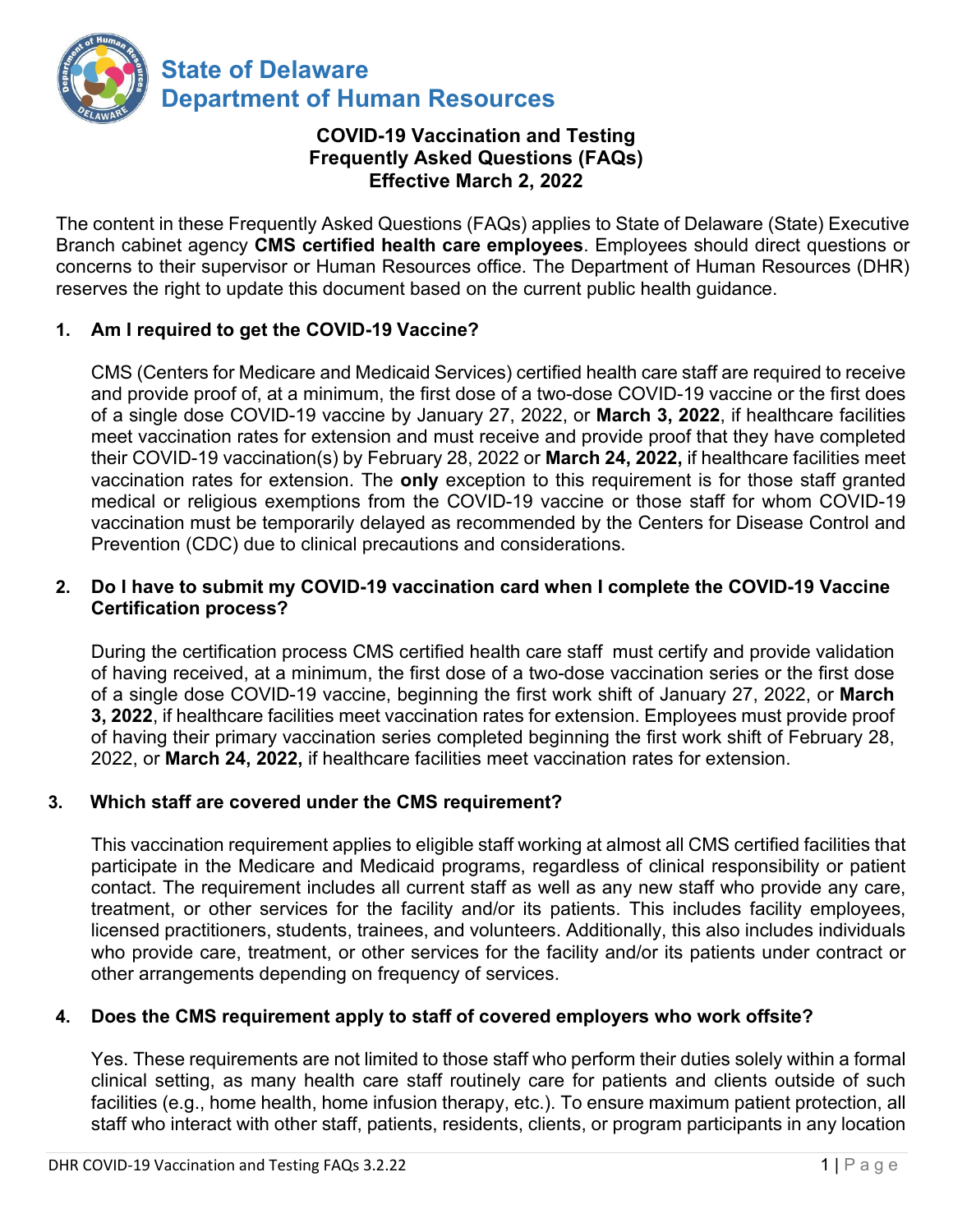

beyond the formal clinical setting (such as homes, clinics, other sites of care, administrative offices, off-site meetings, etc.) must be vaccinated.

## **5. Does the CMS requirement apply to full time teleworkers of covered employers?**

No. Individuals who provide services 100 percent remotely and who do not have any direct contact with patients and other staff, such as fully remote telehealth or payroll services, are not subject to the vaccination requirements outlined in this regulation. This exclusion does not include those employees who telecommute periodically or temporarily.

## **6. Does the CMS requirement apply to visitors of covered employers?**

This requirement does not apply to personal visitors such as family members or friends; however, it does apply to contractors that visit the facility on a regular basis. The staff vaccination requirements apply to Medicare and Medicaid-certified facilities that are regulated under the Medicare health and safety standards known as Conditions of Participation (CoPs), Conditions for Coverage (CfCs), or Requirements. Facilities are required to have a process or policy in place ensuring that all applicable staff are vaccinated against COVID-19. CMS strongly encourages all individuals and families to get vaccinated now.

## **7. How quickly must staff be vaccinated in order for the facility to remain compliant with the CMS requirement?**

The regulation requires health care providers to establish a process or policy to fulfill the staff vaccination requirements over two phases. For Phase 1, by January 27, 2022, or **March 3, 2022**, if healthcare facilities meet vaccination rates for extension staff at all health care facilities included within the regulation must have received, at a minimum, the first dose of a primary vaccination series of the single dose COVID-19 vaccine prior to staff providing any care, treatment, or other services for the facility and/or its patients. For Phase 2, by February 28, 2022, or **March 24, 2022**, if healthcare facilities meet vaccination rates for extension staff at all health care provider and supplier types included in the regulation must complete the primary vaccination series (except for those who have been granted exemptions from the COVID-19 vaccine or those staff for whom COVID-19 vaccination must be temporarily delayed, as recommended by CDC). Primary vaccination series is having received a single-dose vaccine or all doses of a two-dose vaccine.

# **8. What if I lost my COVID-19 Vaccination Record Card?**

If you received your COVID-19 vaccination(s) in Delaware and need to request a replacement CDC COVID-19 Vaccination Record card, please visit the [DelVAX Public Portal,](https://delvax.dhss.delaware.gov/delvax_public/Application/PublicPortal) a site where those who were vaccinated in Delaware can access their immunization records including a digital COVID-19 vaccination card and QR code.

If you are NOT a Delaware resident or were not vaccinated in Delaware, please contact the appropriate State's Immunization Program in order to make this request.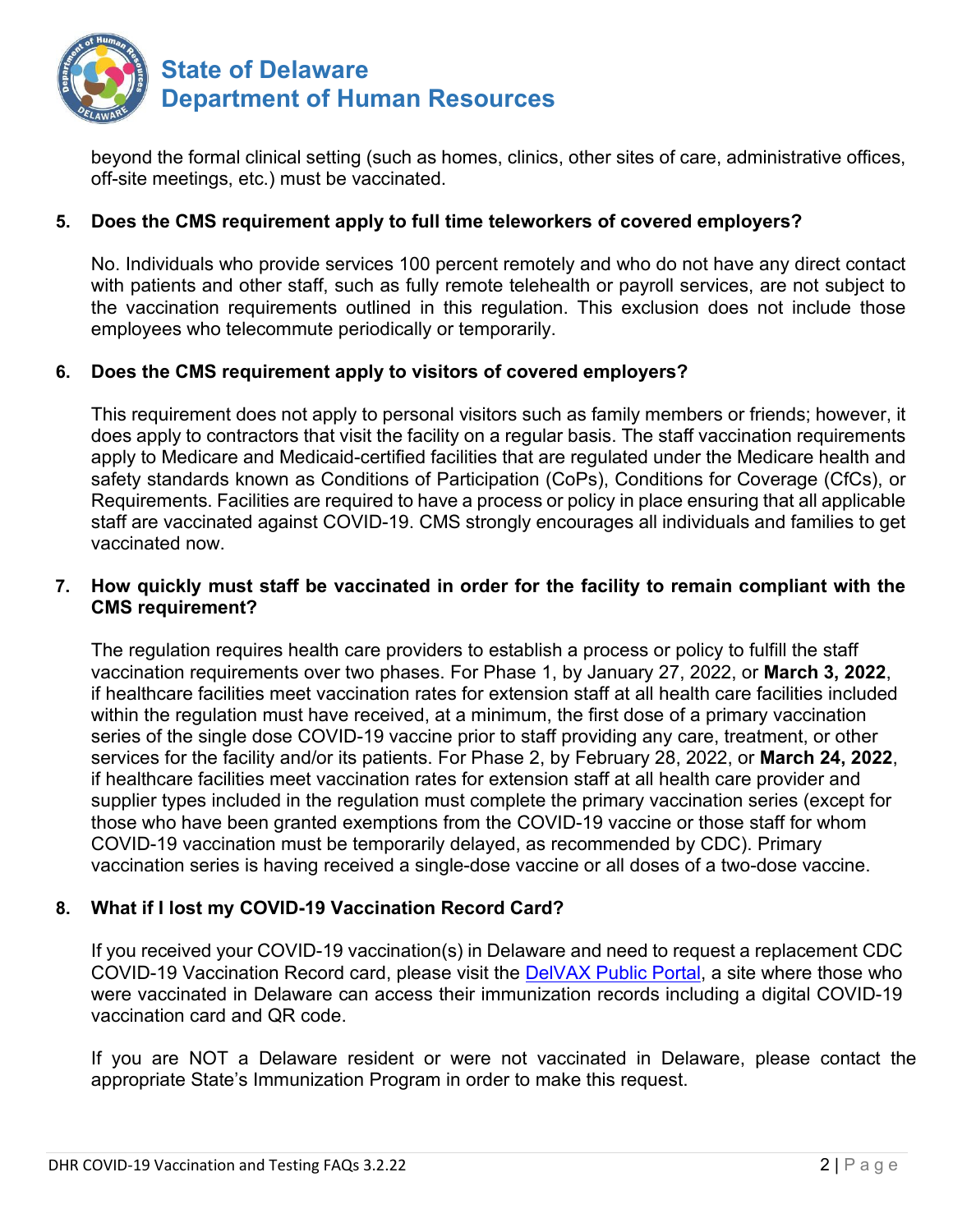

### **9. Where can I get my COVID-19 vaccination?**

A list of vaccine locations can be found [here.](https://coronavirus.delaware.gov/vaccine/where-can-i-get-my-vaccine/)

## **10. Will employees be charged a fee to receive the COVID-19 vaccine?**

In the State of Delaware, per Governor Carney's Executive Order, the COVID-19 vaccine is free for everyone.

#### **11. What proof of vaccination is required for CMS-certified health care staff?**

CMS-certified health care staff must have completed their COVID-19 vaccination and provide certification and validation by February 28, 2022, or **March 24, 2022**, if healthcare facilities meet vaccination rates for extension. Examples of acceptable proof of vaccination (validation) include:

- i. CDC COVID-19 vaccination record card (or a legible photo of the card);
- ii. Documentation of vaccination from a health care provider or electronic health record; or
- iii. State immunization information system record.

### **12. How will CMS-certified health care staff provide required vaccination proof?**

CMS certified health care staff are to certify and upload their required vaccination proof starting on January 27, 2022, or **March 3, 2022**, if healthcare facilities meet vaccination rates for extension and if applicable, again on February 28, 2022, or **March 24, 2022,** if healthcare facilities meet vaccination rates for extension.

### **13. Is the State providing reasonable accommodations for employees who are unable to receive the COVID-19 vaccination?**

**CMS certified health care staff** may request an exemption from the COVID-19 vaccination requirement for health-related reasons or sincerely held religious beliefs or practices within seven (7) days from their start date, or within seven (7) days of being notified that they are covered by the CMS requirement and this policy, whichever is earlier.

#### **14. What proof of test results does the State require?**

Following an employee's Testing Certification, the validation requested is for proof that the employee has undergone COVID-19 testing within the previous 7-day period*.* The employee will be responsible for providing this proof at the time of certification. This employee testing documentation shall be treated as a confidential medical record and kept separate from the personnel file or in the confidential Attestation Management System (AMS) being used for this purpose. Certain information may be shared with other DHR staff on a need-to-know basis, only as authorized by law. Note: The only CMS Certified EE's who are eligible for weekly testing are those that have requested or have been approved an exemption.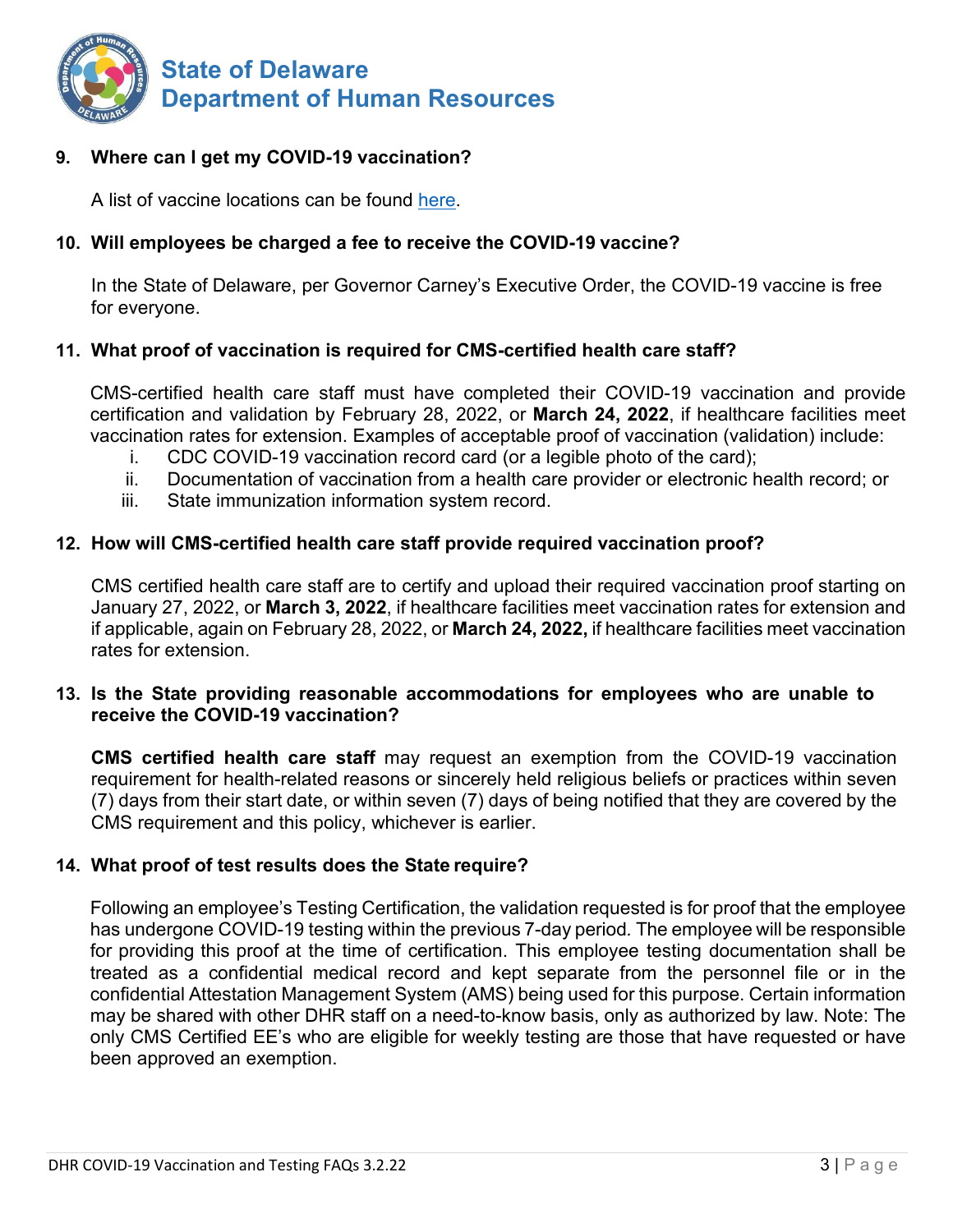

## **15. Should I keep my proof of COVID-19 testing?**

Employees are responsible for maintaining any confirmation of COVID-19 testing or testing certification e.g., print, photo, screenshot, email.

### **16. How can we ensure the confidentiality of employee medical information with regard to a COVID-19 vaccine?**

Any requested validation documentation provided by an employee under the [COVID- 19 Vaccine](https://dhr.delaware.gov/policies/documents/covid19-vaccination-and-test-policy.pdf) [and Testing Policy and Procedures](https://dhr.delaware.gov/policies/documents/covid19-vaccination-and-test-policy.pdf) shall be treated as a confidential medical record and kept separate from the personnel file or in the confidential Attestation Management System (AMS) being used for this purpose.

#### **17. Will my insurance cover the cost of COVID-19 testing and treatment?**

100% coverage for medically necessary COVID-19 testing is available for individuals enrolled in a State of Delaware Group Health Plan through Aetna or Highmark Delaware. Members who are experiencing symptoms and receive one or more COVID- 19 tests or have a healthcare provider visit (in or out of network), urgent care visit, or emergency room visit that results in an order for or administration of the COVID-19 test due to a medical necessity will have a zero-dollar copay, coinsurance, and deductible.

Effective January 15, 2022, individuals enrolled in a State of Delaware Group Health Plan may be reimbursed the cost of FDA-approved, over-the-counter COVID 19 diagnostic tests without a prescription. Refer to FAQ #21 regarding the type of tests that will be accepted for meeting the weekly COVID-19 testing requirement.

State of Delaware Group Health Plan benefits and COVID-19 information, resources, and Frequently Asked Questions (FAQs) are being updated regularly on the Statewide Benefits Office [website.](https://dhr.delaware.gov/benefits/covid-19/index.shtml) Please visit this site regularly for the latest information. If you have benefit-related questions that are not answered on the website, please submit your questions to [benefits@delaware.gov.](mailto:benefits@delaware.gov)

#### **18. What are my testing options for meeting the COVID-19 weekly testing requirement?**

Employees may seek guidance on where and how to get tested on the [DPH website.](https://coronavirus.delaware.gov/testing/) Testing locations and details on ordering self-test kits can be found on the [DPH website.](https://coronavirus.delaware.gov/testing/)

#### **19. If testing is free, why am I being asked for my credit card information and/or insurance information?**

If an employee uses any option not listed or available through the [DPH website,](https://coronavirus.delaware.gov/testing/) the employee will be responsible for any costs associated with that testing option.

#### **20. What type of tests will be accepted?**

Employees may choose to undergo weekly COVID-19 testing that includes an "active infection" test (PCR tests) to look for presence of the virus that causes COVID-19. Testing locations and details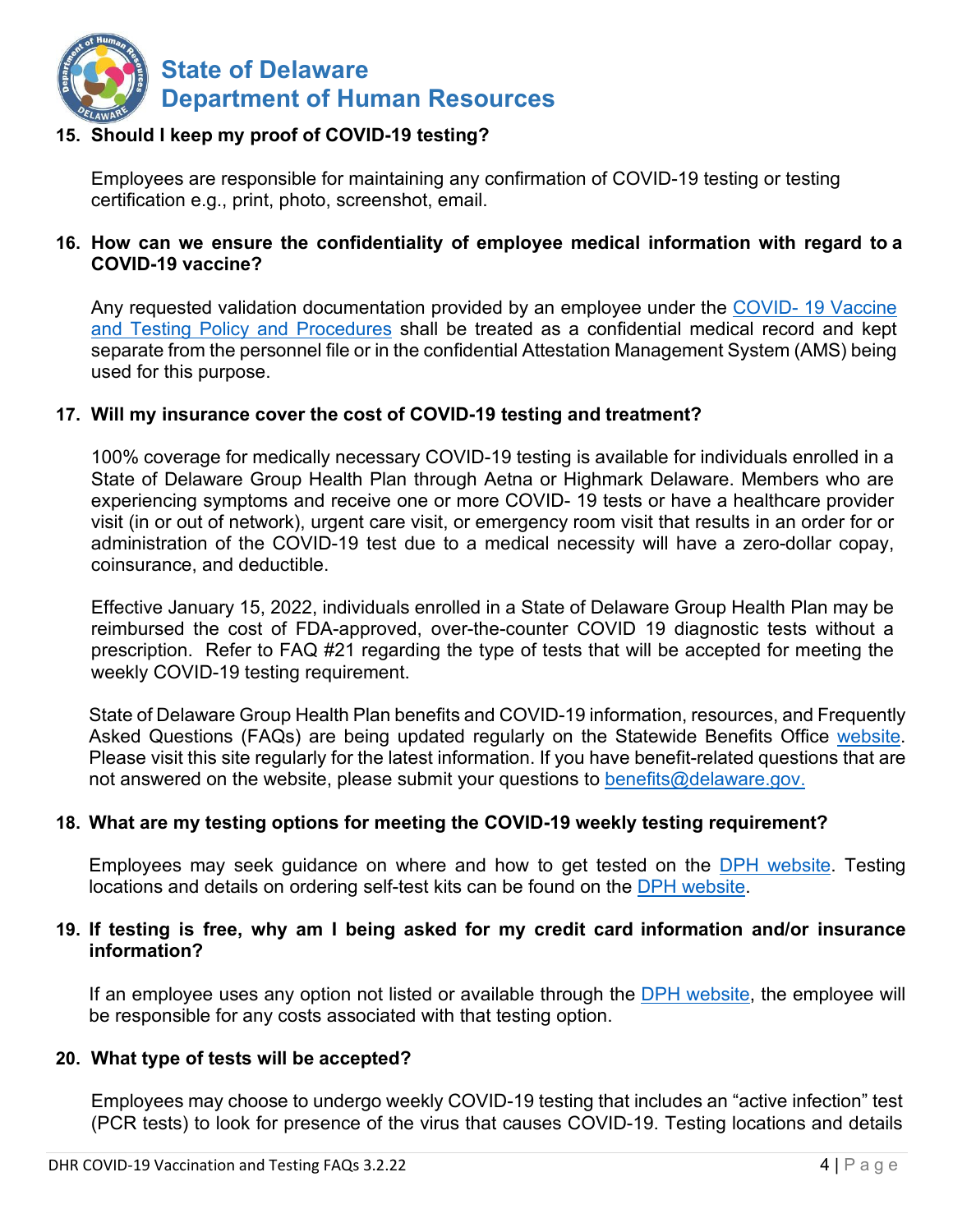

on ordering self-test kits can be found on the [DPH website.](https://coronavirus.delaware.gov/testing/) Testing with take-home rapid antigen test kits and over-the-counter test kits are not acceptable for testing certification.

## **21. Isn't requiring an employee to disclose medical information a violation of HIPAA or ADA rights?**

The State is requesting certification by the employee of being fully vaccinated or certification that the employee is being tested weekly for COVID-19. The EEOC and the most recent U.S. Department of Justice guidance have made clear that employers may request this information due to the public health threat posed by COVID-19.

#### **22. I am currently out on full-time Family and Medical Leave Act (FMLA) and I cannot participate in the COVID-19 vaccination or testing process? Will I be disciplined?**

Per the COVID-19 Vaccination and Testing Policy and [Procedures,](https://dhr.delaware.gov/policies/documents/covid19-vaccination-and-test-policy.pdf) employees who are out on fulltime FMLA, full-time Short-Term Disability or on other types of full-time leave must comply with the CMS requirements, within the first week of returning to work, regardless of whether the return to work is full-time.

## **23. What if I test positive for COVID-19 and weekly testing is my option?**

If you test positive for COVID-19 and weekly testing is your option, please refer to the [COVID-19](https://dhr.delaware.gov/policies/documents/covid19-vaccination-and-test-policy.pdf) [Vaccination and Testing Policy and Procedures.](https://dhr.delaware.gov/policies/documents/covid19-vaccination-and-test-policy.pdf) You may submit your test results to your Human Resources office to excuse you from weekly testing and weekly certification for a period of 90 days after your positive result, during which you may still continue to test positive.

#### **24. What if I did not complete my weekly testing certification?**

If you failed to complete the weekly testing certification without a valid reason*,* you may be deemed non-compliant.

## **25. What if I don't want to provide proof of testing and/or vaccination when contacted?**

Pursuant to the [COVID-19 Vaccination and Testing Policy and Procedures,](https://dhr.delaware.gov/policies/documents/covid19-vaccination-and-test-policy.pdf) employees who are non-compliant or violate the policy may be subject to discipline including leave without pay, up to and including termination.

#### **26. Can I be disciplined for not being vaccinated against COVID-19 if I did not get an approved accommodation, or for not complying with testing requirements?**

Employees who are non-compliant or violate the terms outlined in the [COVID-19 Vaccine and](https://dhr.delaware.gov/policies/documents/covid19-vaccination-and-test-policy.pdf) [Testing Policy and Procedures](https://dhr.delaware.gov/policies/documents/covid19-vaccination-and-test-policy.pdf) may be subject to discipline including leave without pay, up to and including termination.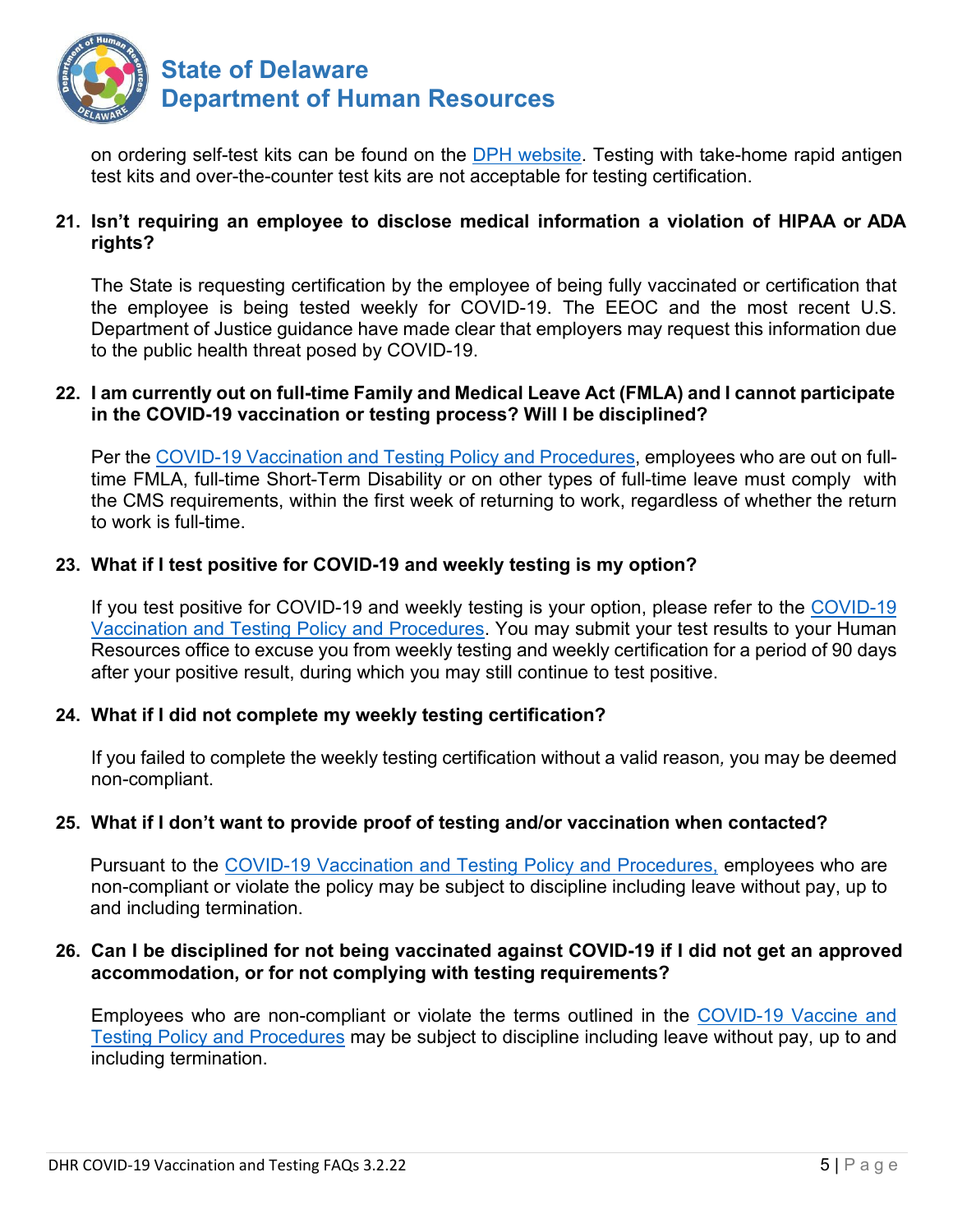

## **27. What if I was informed that I failed to provide or upload proof of weekly testing, however, I was compliant for next few weeks, but failed to certify or provide proof again several weeks later?**

Employees will be held accountable for their conduct. Continued non-compliance will result in appropriate escalating discipline.

## **28. What if I forgot to print out the confirmation page after completing my weekly COVID-19 testing certification?**

If you want a copy of the confirmation page after certifying that you have undergone the weekly COVID-19 testing, you must print the page after certifying. The system is not able to generate a confirmation page on demand at this time. You are responsible for keeping a copy or copies of proof that you have completed the weekly COVID-19 testing.

## **29. Do I need to stay out of work while awaiting my COVID-19 test results?**

Unless you are symptomatic, you do not need to stay out of work while your test results are pending.

#### **30. Are we required to get COVID-19 booster shots?**

At this time, you are considered fully vaccinated two weeks after your second shot of a two-dose vaccination or two weeks after your first shot of a one-dose vaccination.

#### **31. Where do I attest that I received my COVID-19 booster shot?**

The State will continue to follow the CDC and DPH guidance. At this time, you do not need to attest that you received your booster shot.

#### **32. Why do I keep getting an error message when I attempt to access the Vaccine and Testing Certification through Internet Explorer?**

Internet Explorer is not a supported browser. Microsoft Edge or Google Chrome must be used to access the Vaccine and Testing Certification process.

#### **33. Why are there additional disclosures when I attempt to submit my request for the Vault or Pixel Testing?**

The statements need to be acknowledged in the affirmative in order to move forward.

## **For any other personnel-related questions not covered in these Frequently Asked Questions, please contact your Human Resources representative.**